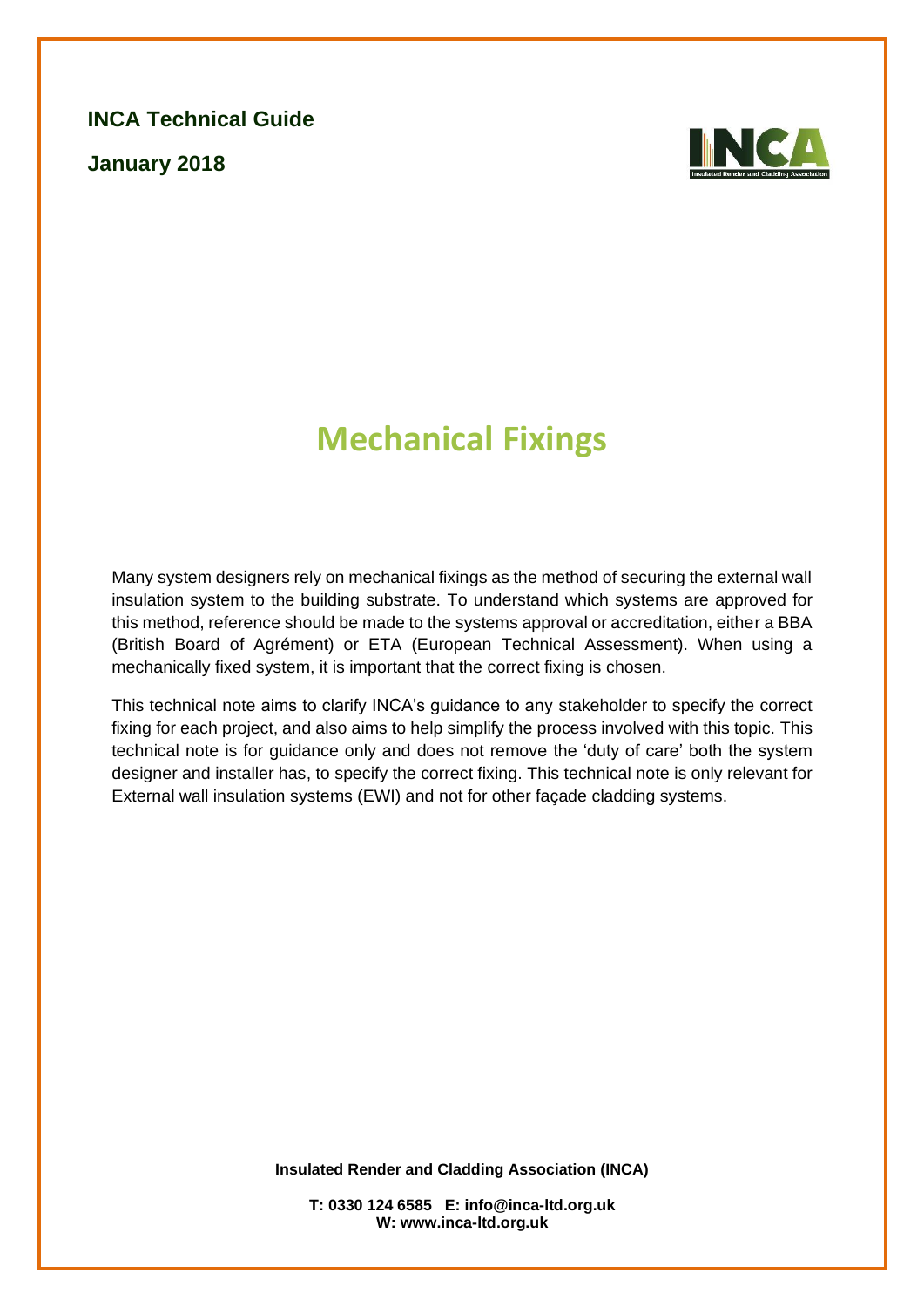## **Choice of fixing**

Definition: a fixing is defined as a proprietary plastic anchor for fixing external wall insulation systems with rendering, as defined in ETAG 014. There are two agreed methods of specifying the correct fixing:

- 1. ETA: a fixing with an ETA is to be preferred over fixings that do not have such an approval. These fixings will have been tested into various known substrates and tabulated pull-out data published. If a project has a known identified substrate which complies with the ETA data, then it is agreed that this fixing can be specified by the stakeholder.
- 2. Pull-out test: a pull-out test is defined in EAD 330196-00-0604 and EOTA TR051: Technical report TR051

#### **Section 1 General: states:**

*The characteristic resistance to be applied to a plastic anchor or screw shall be determined by means of at least 15 pull-out tests carried out on the construction works with a centric tension load acting on the plastic anchor or screw.*

#### **Section 5 Evaluation of test results: states: -**

*For plastic anchors with an ETA according to EAD 330196-00-0604 or EAD 330335- 00-0604 and screws according to EAD 330912-00-0601 the characteristic resistance*  NRk1 *is obtained from the measured value of* N1 *as follows:*   $N_{Rk1} = 0.6 \cdot N_{1 \leq 1.5 kN}$ 

*With N1 = the mean value of the five smallest measured values at the ultimate load.* 

*Nailed-in plastic anchors: Cracks and/or breaks have to be assessed regarding their influence on the load carrying capacity of the anchor as well as on the corrosion outside of the base material according to EAD 330196-00-0604 test for verification of installation suitability (nailed-in anchor mounted with EPS layer).*

#### **Prior procedure**

- 1. The system designer, client, installation contractor or appointed engineer should satisfy themselves that the building to receive the EWI system is structurally sound and able to carry the additional weight of the EWI whilst maintain structural integrity. Some non-traditional 'architypes' require input from a structural engineer who will consider the type of wall construction, existing wall thickness and quality, condition of the existing wall ties to location and environmental factors. This process should also be adopted for medium to high rise structures, being those over 2 storeys in height, unless they are out of known solid brick, block or dense concrete substrates
- 2. The system designer, client or installation contractor should identify the wall construction before any works commence. For two-storey houses, a solid brick wall can generally be identified, however some brick walls of newer brick can have 'frogged brick' which can affect the performance of the fixing.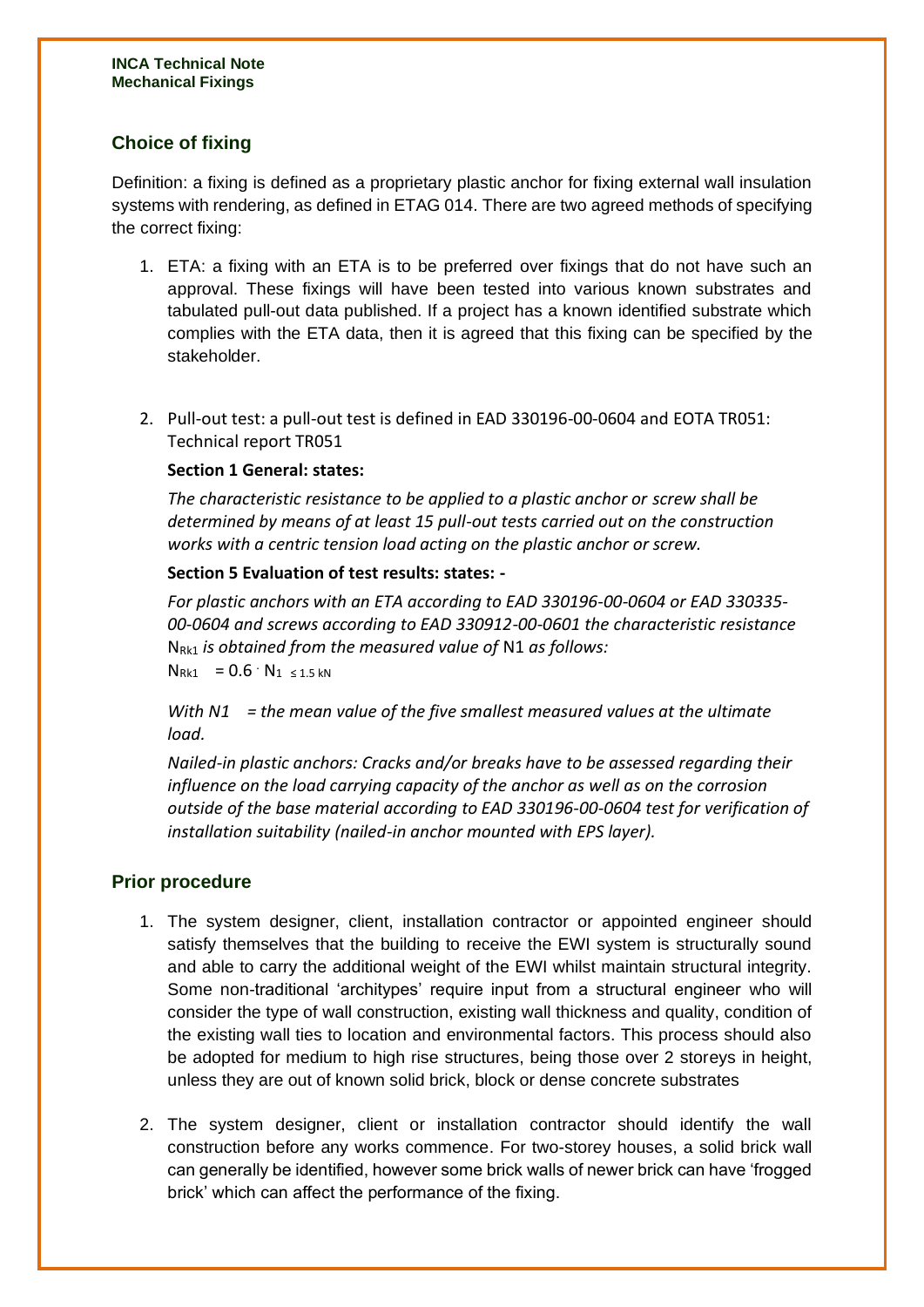**Procedure**<https://www.inca-ltd.org.uk/wp-admin/upload.php?page=ewww-image-optimizer-bulk>

#### • **'One Off' Individual Houses**

For low rise properties up to 2 storey which are traditional construction i.e. solid brick, solid block or dense concrete dense concrete of at least 100mm thick pull out tests are not normally required provided the following criteria are met:

- $\triangleright$  The fixing has a valid ETA according to EAD 330196-00-0604 for use with categories A, B, C, D & E
- $\triangleright$  The fixing is a plastic anchor with a metal screw as an expansion element as defined in ETAG 014.

#### • **'Non Traditional' Houses**

It is generally recommended that pull out tests are undertaken on all Non-Traditional properties due to the high levels of variations between construction of the same architypes. The stakeholder should also provide a method statement and specification for the particular 'non-traditional' archetype, which will include fixing type, fixing pattern/number per M2 or per board, embedment depth/fixing length appropriate to insulation thickness. Plus, the embedment depth for the substrate concerned.

This process is generally accepted for 'non-traditional' archetypes of a concrete or masonry construction (except no-fines).

- $\triangleright$  The system certificate holder provides a declaration that they have previously recorded pull-out tests with the proposed fixing type for the relevant archetype and that the results of the tests indicate that the fixing is appropriate for the archetype and substrate.
- ➢ A declaration on the pre-notification form & Method Statement/Specification should accompany the application and will be subject to review before acceptance.

#### • **No-Fines Houses**

Pull-out tests should always be undertaken. No-fines concrete condition and substrate thickness can vary from building to building, and location.

#### • **Projects with Multiple Houses**

#### $\geq 2 - 10$  Houses:

At least 15 tests required, with a good spread over all the houses, subject to the houses being of the same construction. We would recommend carrying out 2-3 tsets per house if the houses are spread apart i.e. rural locations. Should there be multiple archetypes, 15 tests should be carried out for each archetype.

#### ➢ Over 10 Houses;

It is recommended that a good spread of houses is obtained. This should either be calculated as one set of 15 tests or the system designer should determine an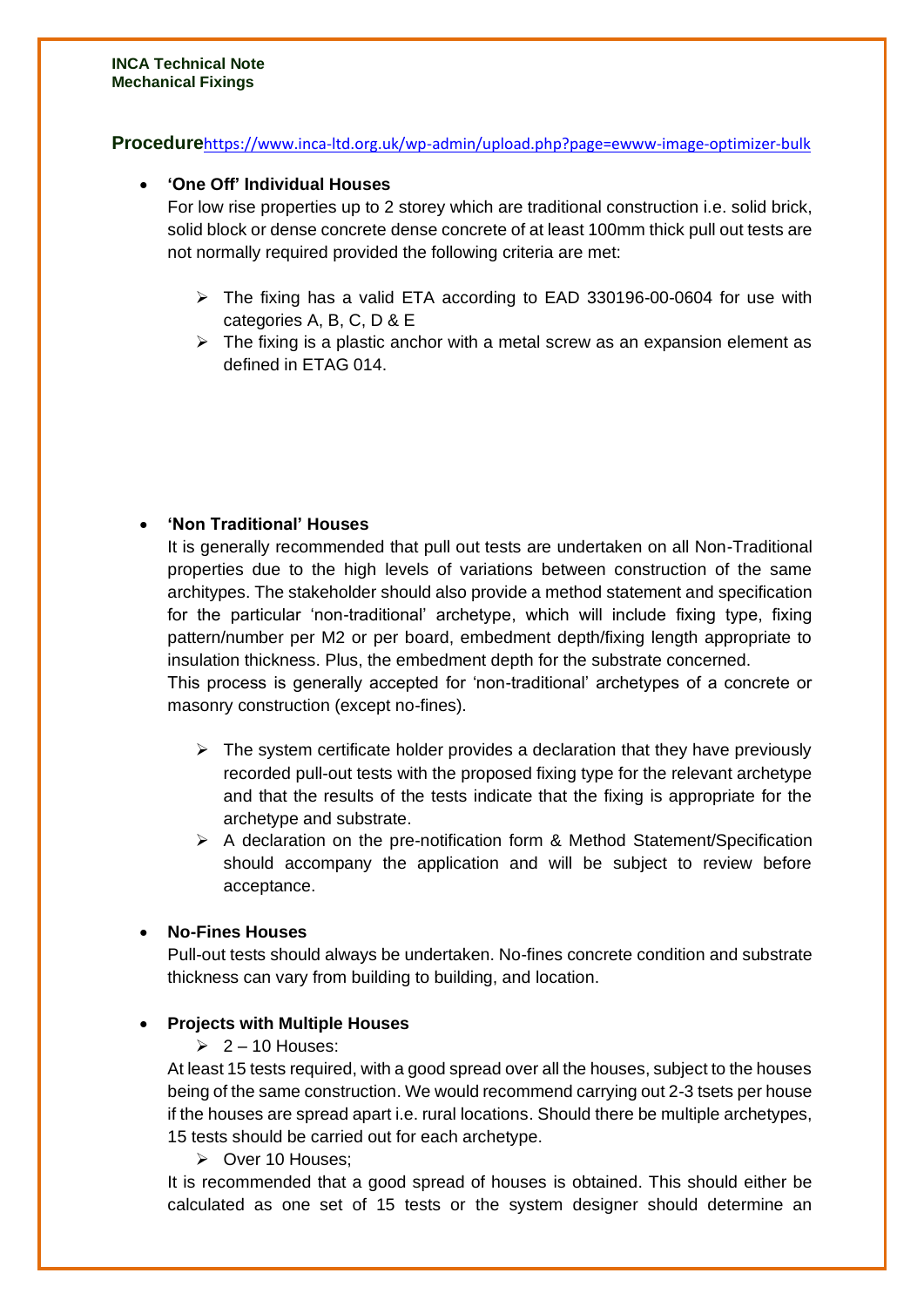acceptable level of tests. The system designer or appointed engineer should employ his own duty of care to agree the amount required. Should there be multiple archetypes, the regime above should be adopted for each archetype.

## • **New Build Applications**

No pull-out tests are required, given there would be no existing substrate.

- ➢ Use of tabulated characteristic pull-out values can be used, which can be provided by each fixing supplier/manufacturer.
- $\triangleright$  Should the substrate not have a tabulated value, the fixing supplier/manufacturer can undertake specific lab tests to identify the pull-out capacity of the substrate (cement particle board, WPB boards, ply boards etc.).

### • **High Rise Buildings**

High rise buildings present different challenges including higher wind loads. It is essential fixing pull-out tests are carried out on all high rise buildings to ensure the fixing capacity is sufficient to resist the higher wind loads. A minimum of 15 tests should be carried out and the tests should be spread over different elevations and floor levels. For each substrate type encountered a full set of 15 tests should be done.

## **Calculating the correct amount of fixings to localised wind index**

Wind calculations are generally undertaken by the system designer or appointed engineer. The methodology can be found by referring to INCA technical guide 03 – Wind Assessment considerations for EWI

## **Thermal performance of a mechanical fixing**

The thermal performance of a fixing can be found by referring to the ETA from the fixing manufacturer. This thermal value should be inputted into the u-value calculation based on the number of fixings specified (7-8/M2).

The thermal value can be improved by using insulation plugs within the 'mushroom' washer or using a recessed fixing and insulation disk.

Where there is a substantial variation in thermal values, in some instances, this could lead to localised algae growth.

## **Spotting**

In certain locations an effect known as "spotting" may be a factor to consider during the fixing specification process. The system designer will be able to advise and if it is a concern different types of hidden or recessed fixings are available to prevent this rare phenomenon.